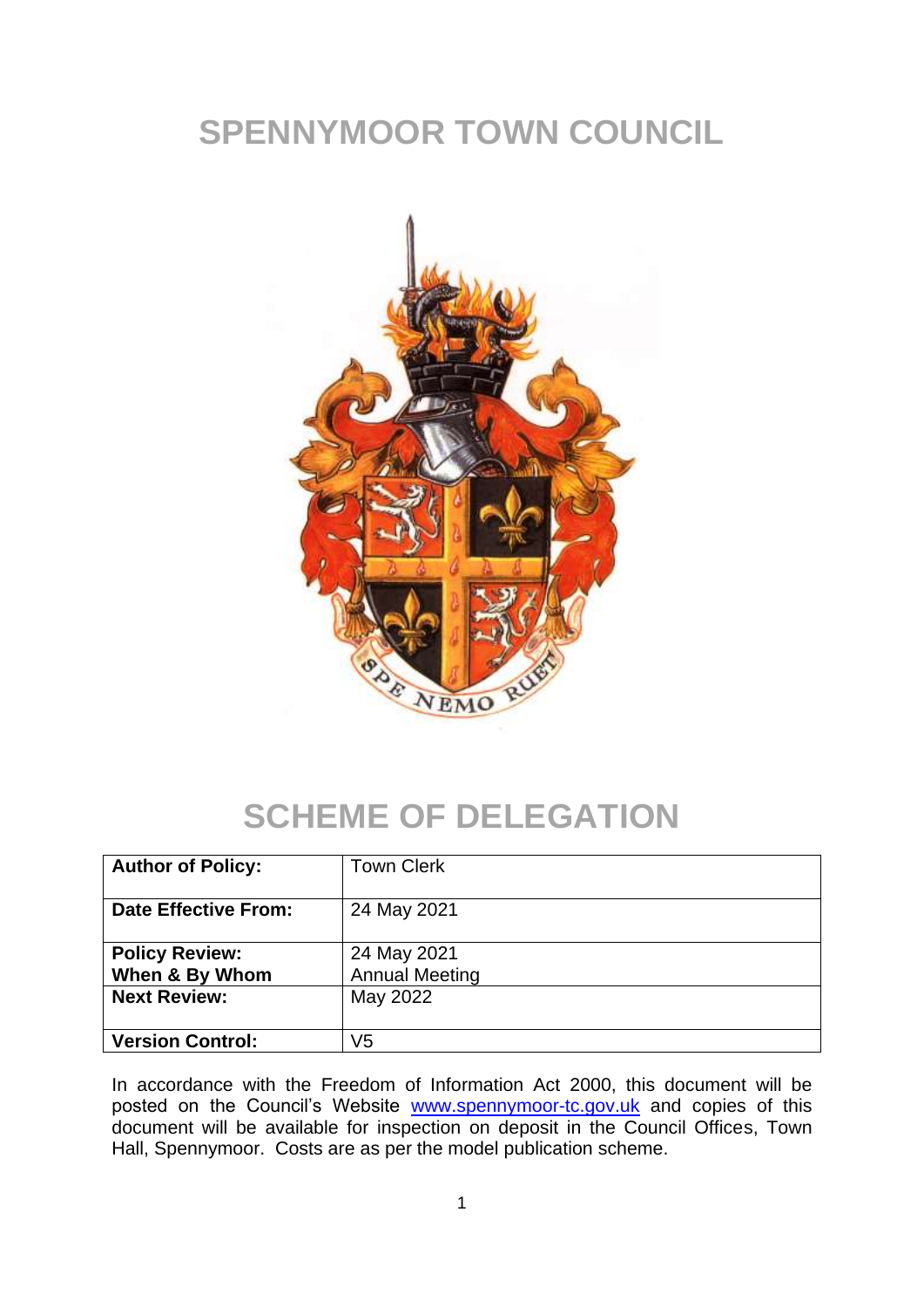## **Responsibilities Delegated To The Town Clerk**

## **1. Proper Officer**

The Town Clerk is designated and authorised to act as Proper Officer for the purposes of all relevant sections of the Local Government Act 1972 and any other statute requiring the designation of a Proper Officer.

## **2. Responsible Finance Officer**

The Town Clerk is designated and authorised to act as the Responsible Finance Officer for the purposes of s151 of the Local Government Act 1972 and any statute requiring the designation of a responsible Financial Officer.

#### **3. General Matters**

The Town Clerk is authorised to:

- a) sign and serve on Councillors by delivery or post at their residences a summons confirming the time, date, venue and the agenda of a meeting of the Council and a meeting of a committee and sub-committee at least 3 working days before the meeting;
- b) give public notice of the time, date, venue and agenda at least 3 clear days before a meeting of the Council or a meeting of a committee or a sub- committee (provided that the public notice with agenda of an extraordinary meeting of the Council convened by Councillors is signed by them);
- c) sign on behalf of the Council any document necessary to give effect to any decision of the Council;
- d) take any proceedings or other steps as may be necessary to enforce and recover any debt owing or other obligation due to the Council;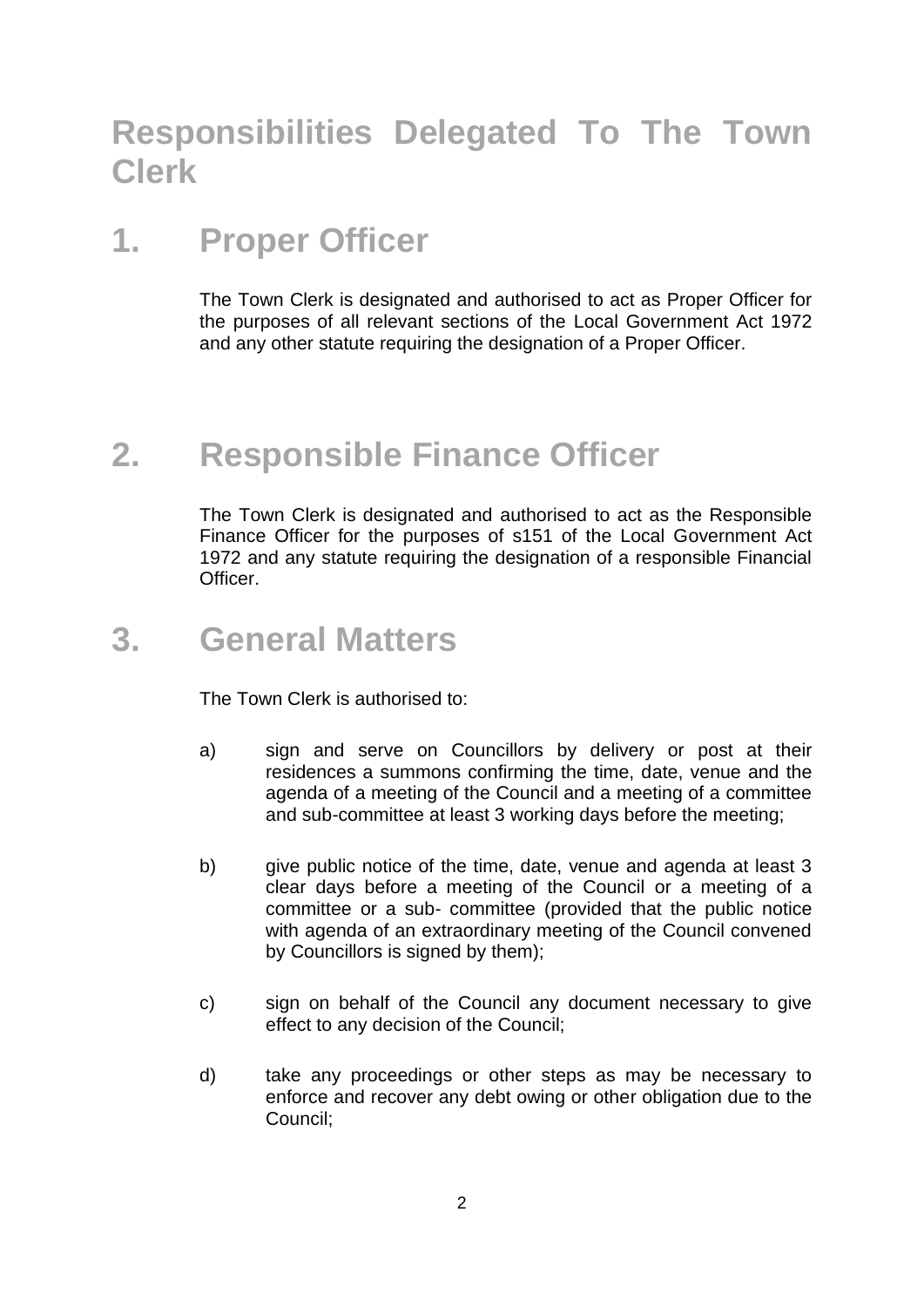- e) institute and appear in any legal proceedings authorised by the Council;
- f) appear at or make representation to any tribunal or public inquiry into any matter in which the Council has an interest (in its own right or on behalf of the residents of Spennymoor);
- g) alter the date or time of a committee meeting but, before doing so, shall consult the chairman and vice-chairman of the committee concerned about convenient alternative dates and times;
- h) decide arrangements for the closure of the Council offices, subject to consultation with the Chairman/Mayor of the Council.
- i) negotiate and enter into contractual arrangements for artistes and promoters in relation to events held and programmes of entertainment,
- j) manage all Council services, and make operational decisions regarding these services;
- k) act as the Council's designated officer for the purposes of the Freedom of Information Act 2000 and conduct internal reviews of Freedom of Information requests responded to by the Senior Management team.

## **4. Financial Matters**

The Town Clerk is authorised to:

- a) incur expenditure up to a maximum of £2500 on any item for which provision is made in the appropriate revenue budget provided that any action taken complies with any legislative provisions and the requirements of the Council's Financial Regulations and Standing Orders in relation to Contracts.
- b) accept quotations or tenders for work supplies or services (where tenders are required by the Council's Financial Regulations), subject to:
	- The cost not exceeding the amount of the approved estimate;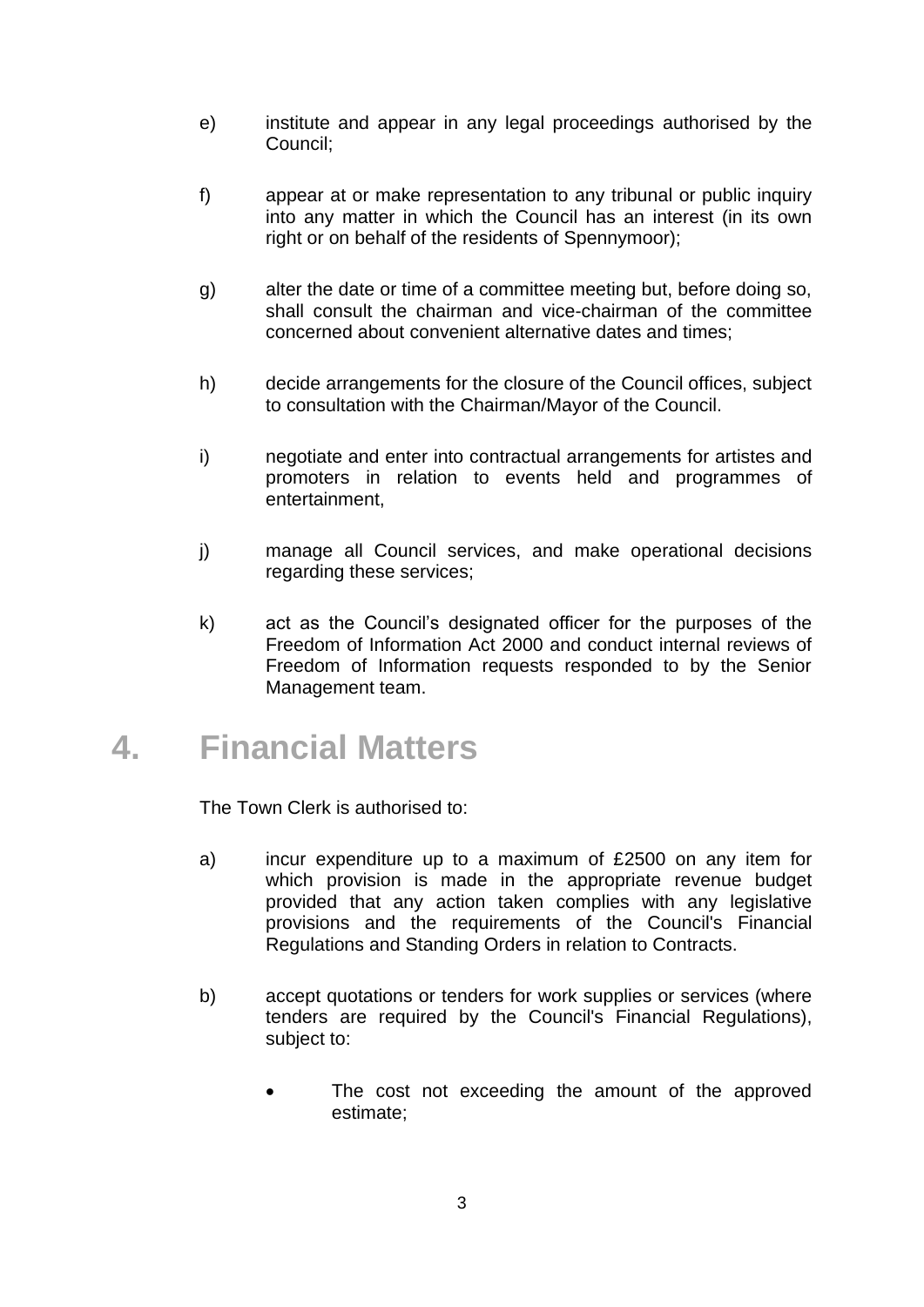- The tender being the lowest price or the most economically advantageous to the Council according to the criteria set out in the tender documentation; and,
- All the requirements of the Council's Financial Regulations being complied with.
- c) compile, approve or vary lists of approved contractors subject to the requirements of the Council's Financial Regulations.
- d) invest monies held by the Council in accordance with the Council's Treasury Management Policy.

#### **5. Cemetery matters**

The Town Clerk is given delegated powers to carry out all duties appertaining to burial, including:

- a) Authorising grants of grave spaces in accordance with the cemetery regulations
- b) Authorising the erection of memorials / headstone in accordance with memorial regulations

## **6. Staffing Matters**

The Town Clerk is given delegated powers to manage the Council staff in accordance with the Council's policies, procedures, and budget, as set out within their employment contract.

Including:

- a) appointment to posts as per the Standing Orders;
- b) the employment of temporary employees;
- c) control of staff performance and discipline, in line with the Council's policy and procedures, including the power of suspension and dismissal;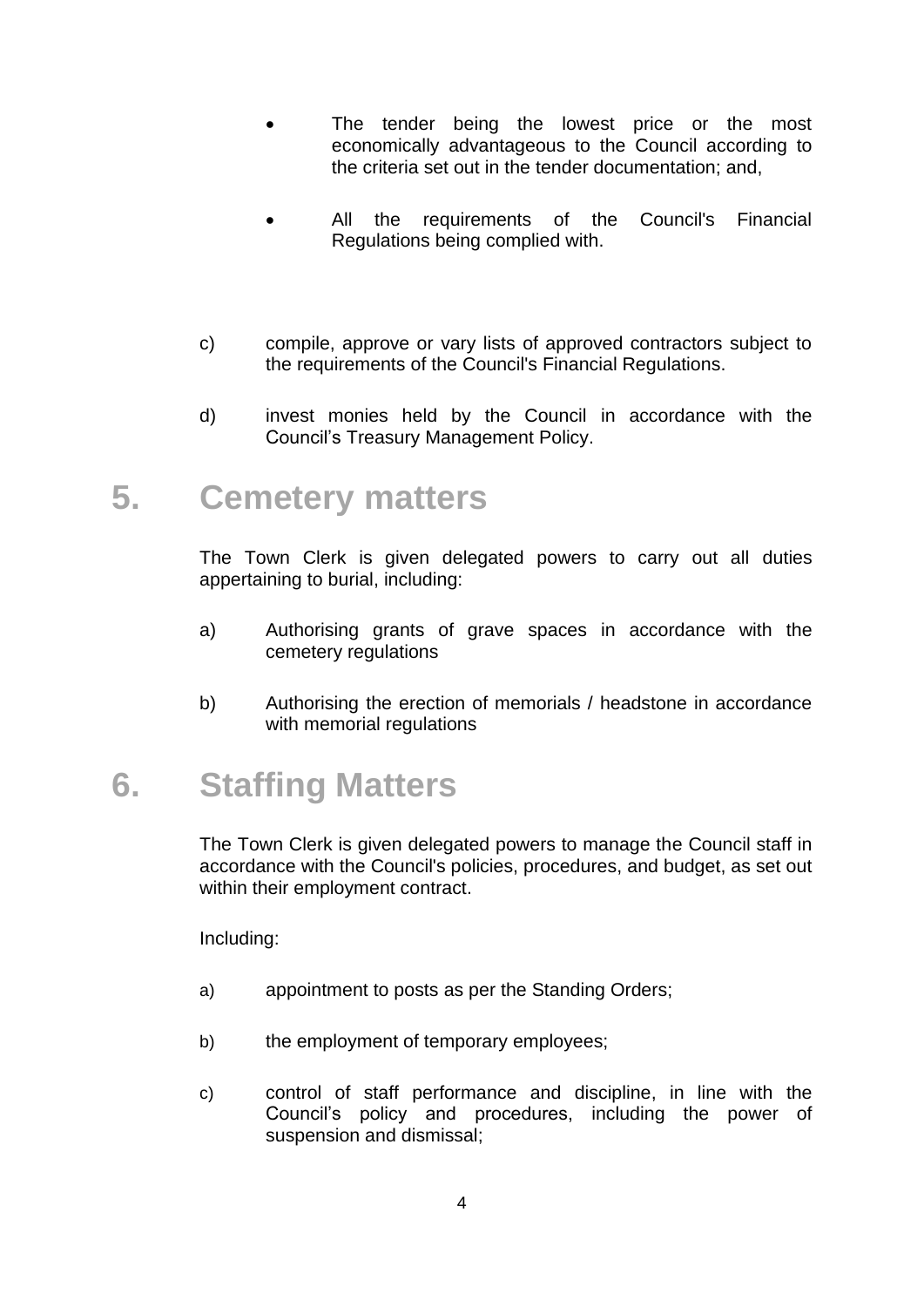- d) payment of expenses and allowances in accordance with the Council's scheme;
- e) approval of increments, in line with negotiated payments/contracts;
- f) supervision and line management all other employees of the Council as head of the paid service, or to delegate management responsibility to appropriate managers;
- g) scheduling of staff training;
- h) arrangement and authorization of reasonable overtime as required; and,
- i) arrangement and authorization of annual leave entitlement and other absence as appropriate.

#### **7. Property Matters**

The Town Clerk is authorised to:

- a) manage all land and property of the Council
- b) agree the terms of any hire, lease, license, conveyance or transfer of all Council owned properties and land;
- c) agree the granting or refusal of the Council's consent under the terms of all leases;
- d) agree all variations of all restrictive covenants;

agree the granting of easements, wayleaves and licenses over Council land; and,

e) Initiate all legal action or proceedings against unauthorized encampments on Council land.